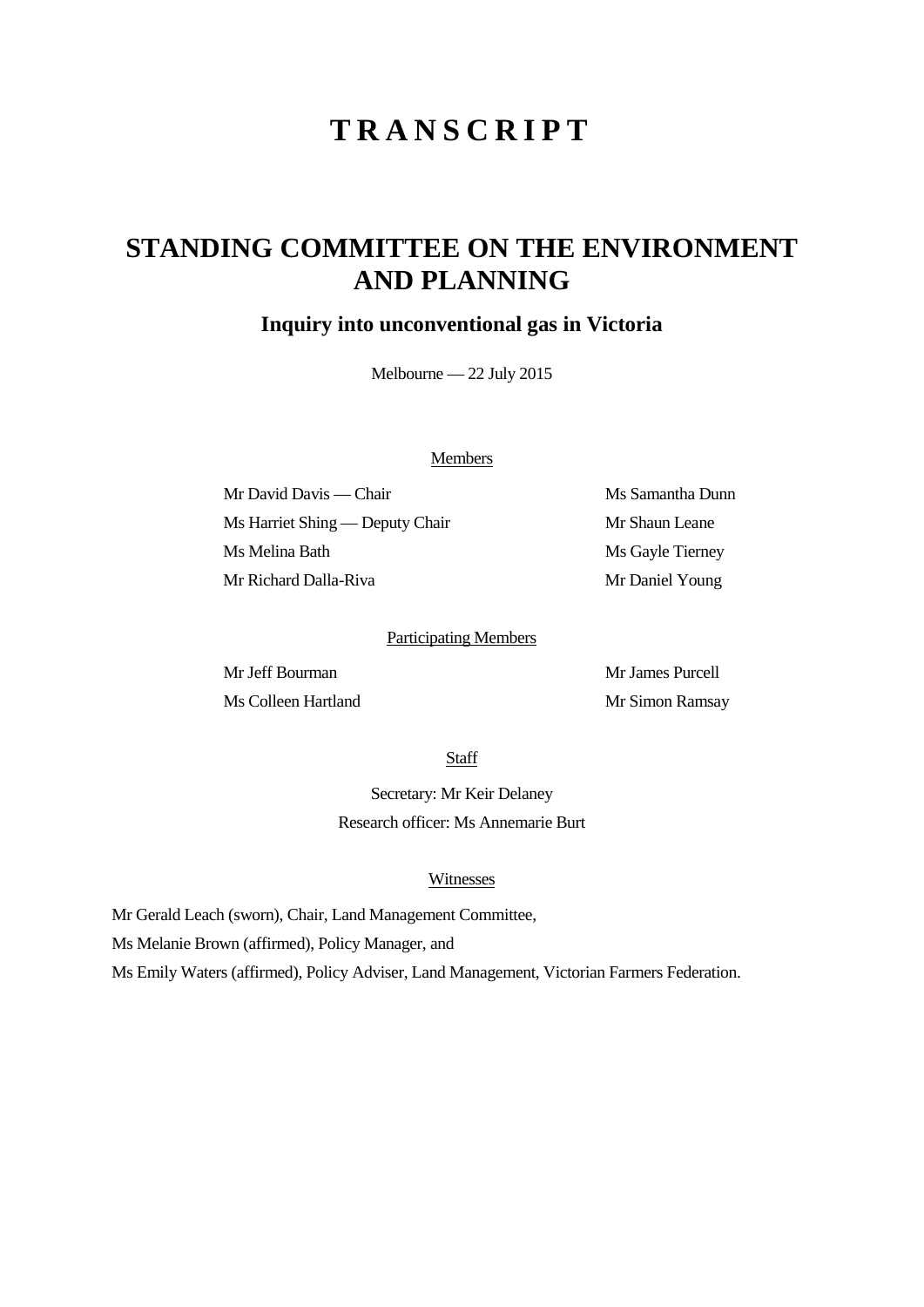**The CHAIR** — I welcome the audience but also the Victorian Farmers Federation to the hearing on onshore gas, noting particularly that we appreciate the evidence of Gerald Leach, Melanie Brown and Emily Waters. I would appreciate it if Keir would swear the witnesses in now.

I indicate that the committee's evidence today is in relation to the inquiry into onshore unconventional gas and that evidence is being recorded. We welcome you to these hearings. All the evidence taken at the hearing is protected by parliamentary privilege; therefore you are protected against any action for what you say here today, but if you go outside and repeat the same things, those comments may not be protected by privilege. I invite you to take either the oath or the affirmation.

Gerald, I ask you to lead off with a presentation, and then the committee will ask a few questions. Thank you.

**Mr LEACH** — Thank you, Chair. My name is Gerald Leach. I am a sheep and grain farmer from Walpeup in the Mallee. I am here today as chair of the VFF Land Management Committee to present to your inquiry into unconventional gas. I am joined by Melanie Brown, VFF policy manager, and Emily Waters, policy adviser for land management. I am going to summarise the VFF's submission, and Melanie and Emily are here to assist in answering any questions you may have for us.

The VFF has developed a mining and petroleum policy through its policy committee structure and annual conference process. The VFF mining and petroleum principles are listed on page 5 of our submission. The VFF's mining and petroleum policy calls on the state government to extend the present moratorium on exploration and extraction of unconventional gas until 2020, given the uncertainty of the risks to Victorian agriculture. At present there is a lack of information on the potential risks of an unconventional gas industry, particularly on Victoria's groundwater resources. Given the uncertainty, the VFF believes the moratorium should remain in place until scientific evidence demonstrates it is safe. VFF members have identified their top environmental concern with an unconventional gas industry as the potential for cross-aquifer water contamination.

The government should develop and make public Victorian-specific research on the environmental, public health and water risks associated with unconventional gas activities. The previous coalition government commissioned a study to examine the potential impacts of onshore gas developments on water resources. Findings of these studies are crucial to informing the community and regulators of the suitability of an unconventional gas industry in our state. However, the findings have not yet been made public. As well as enhancing scientific information and regulatory safeguards, there are opportunities to strengthen farmers' rights. VFF members often report that they feel compromised in the negotiation process for exploration and mining activities. If a landholder disagrees with mining activities proposed, they lose the power to negotiate outcomes once the matter progresses to the compensation agreement dispute resolution stage.

The VFF's written submission has highlighted opportunities to review existing legislation to improve farmers' rights. Firstly, the VFF believes that legislation should be amended to give farmers the power of veto over mining activities on their land. Agricultural landholders should have the right to determine what their land is used for, and this right should be enshrined in legislation. While the Crown owns the minerals, the land, including the top 15 metres of soil, is privately owned. In most cases modern mining requires the removal or disturbance of this soil to access minerals or petroleum resources, which landholders should have the power to stop.

Secondly, farmers should receive appropriate commercial payments for all mining and petroleum activities on their land. VFF members believe that current compensation arrangements do not provide a reasonable return to a farmer for use of their land, their time and the impact on their business. Farmers believe that outcomes could be better if left to the farmer and mining company to negotiate. There is not always a fair return for the farmer when compensation agreements are determined by a third party such as VCAT and based on the cost of making good damaged land. There are opportunities to provide commercial payment arrangements to account for the full impact of a mining activity on a farming enterprise.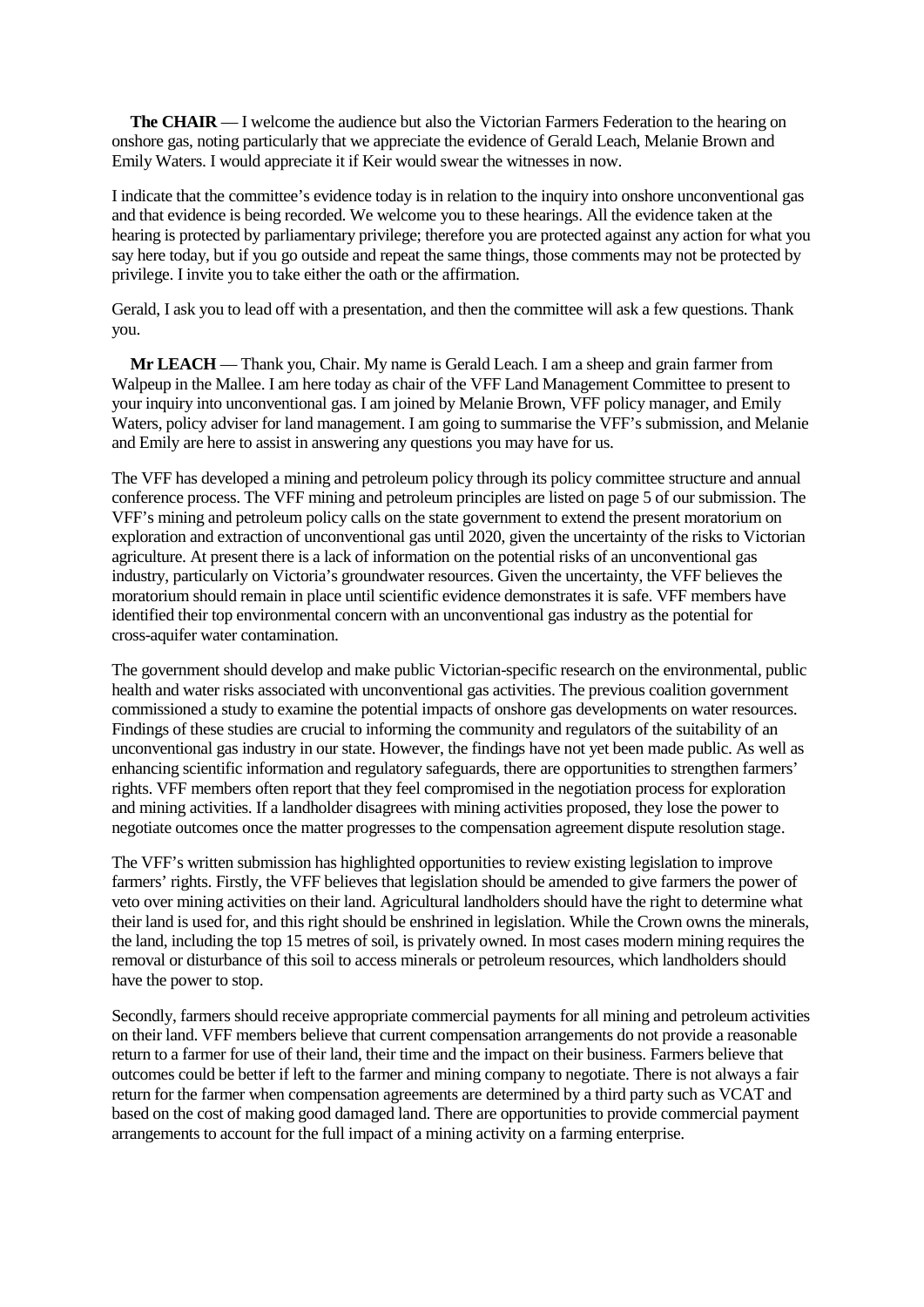Thirdly, there is significant concern in the agricultural sector about the potential legacy issues surrounding unconventional gas activities. Farmers are concerned about long-term agricultural productivity and access to quality water supplies. Issues caused by abandoned or decommissioned wells and pipelines should be the responsibility of the mining company. State government, as the regulator, has the obligation to ensure those rehabilitation responsibilities are carried out where the impacts are unforeseen or damages realised after the bond period expires.

In conclusion, there is uncertainty about the impact of an unconventional gas industry on the environment and our valuable water resources. A large number of our members believe that the potential environmental risks are too great to accept without guarantees from the Victorian government that such an industry can be safely managed. VFF members responded to the unpreparedness of Victorian-specific scientific evidence and Victorian regulations by calling for an extension to the present moratorium.

The rights of agricultural landholders need to be strengthened in relation to negotiating land access and entering into agreements with mining proponents. The power of veto and creating an environment for commercial payments create a more level playing field between the landholder and mining companies in the negotiation process. Thank you. We are very happy to answer questions.

**The CHAIR** — I thank you for your submission, noting the great importance of the VFF's opinions. I go to your request for a right of veto and ask whether the VFF has done any modelling on the economic impact of that, on the one hand, and the impact on royalties that the state might receive, hence the collective. If you have, would you make that available?

**Mr LEACH** — We have not done specific research on that as such. However, what we have done is look at other jurisdictions where the right of veto is in play. In Western Australia there is a right of veto on private land. The other issue is that there are examples under Victorian legislation where there is a right of veto — not over mining but over quarrying — where the extraction occurs in that first 15 metres. Our observation has been that in fact there is less dispute when that is the case because what happens is that a commercial arrangement occurs between the proponent and the landholder, with much less dispute than we see at times in the mining sector

**The CHAIR** — My key point is that there is not any modelling that you have in your possession of the impacts and the impacts on royalties. I accept that, so that is fine.

**Mr LEACH** — No, we have not.

**Ms SHING** — Thank you Gerald, Melanie and Emily for coming along today and for the submission that we have received and also that you have talked to. I have a question in relation to what you have just talked about. I am pleased to hear that the position has been developed in direct consultation with members, including through the national conference, and that it does, perhaps, represent the best possible version of your members' positions on this issue, particularly noting that in individual communities it can be very divisive where one person with land may support the idea of exploration or unconventional gas proceeding where a neighbour does not.

On that basis I take you to the second page of your submission where you indicate — and again to pick up on the Chair's point — that the right of veto is an important part of your position. Under the 'Farmers' rights' section, you talk about the right of veto and then in the last paragraph you talk about neighbouring agricultural producers often being left out of the negotiation process with a mining operation; however, 'unconventional gas activities may result in regional environmental, water and landscape impacts', to quote that paragraph.

Given the comment you made, Gerald, about how the VFF believes that negotiations should be left to the farmer and to the company in relation to a licence arrangement and/or compensation that might be payable, does the VFF have a specific view on the impact or responsibility where the effects of unconventional gas exploration or recovery will go beyond the border of the drill site itself and potentially onto neighbouring properties?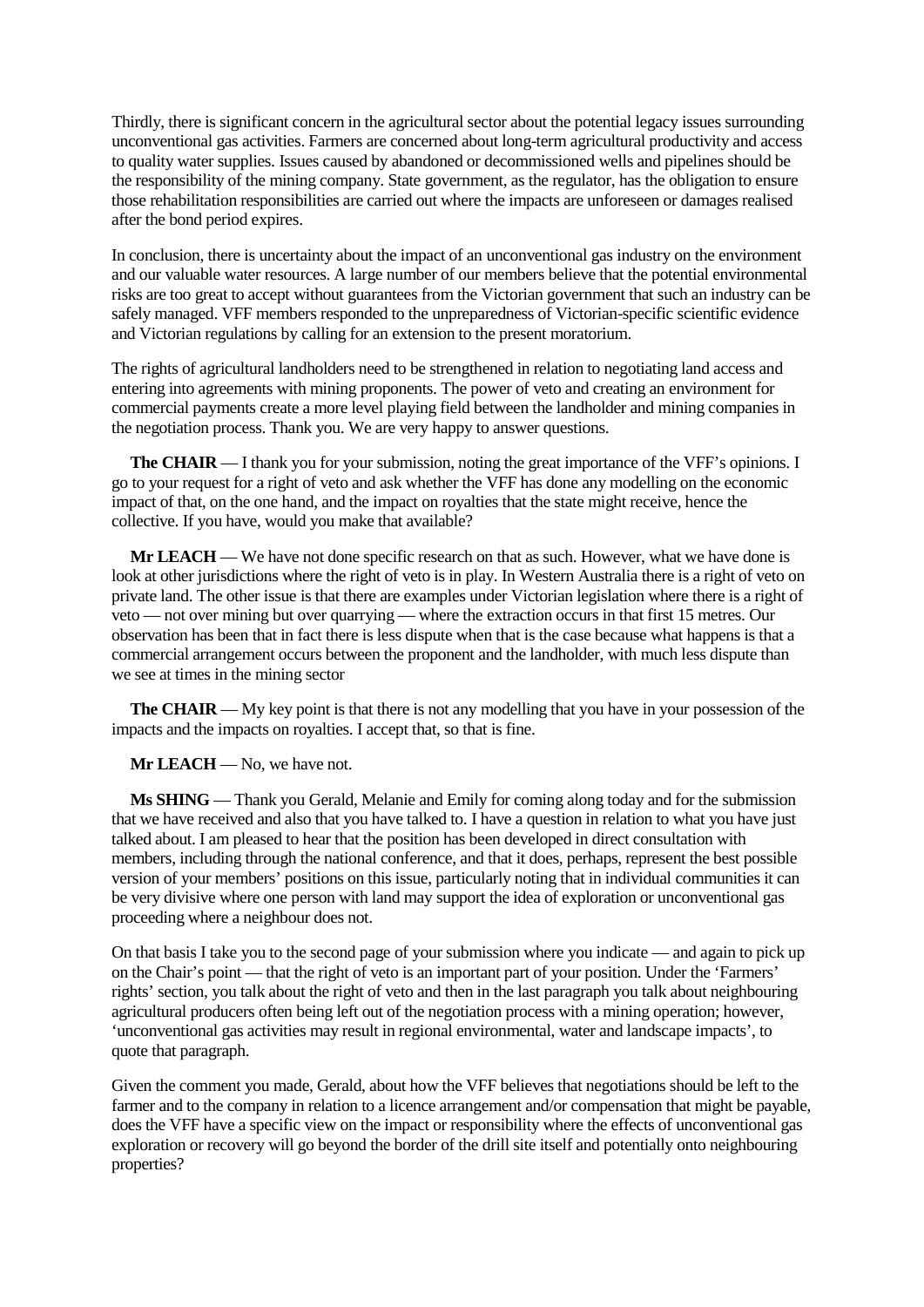**Mr LEACH** — Thank you for the question. There are two aspects to our policy in that respect. There is the issue of the individual farmer on whose property the activity is proposed, and we are saying that that individual landholder should have the right of veto. But quite clearly through our submission we have made it very clear that it is extremely important that the other component of all this is the appropriate regulatory framework so that we ensure that there is no damage, no off-site impact from mining activities. So when we talk about, for example, an unconventional gas development, what we are saying is that even if a farmer says, 'Yes, you can have that activity on my property', if it is going to cause damage to adjoining properties through such a thing as contamination of an aquifer that might affect several properties, then it is not appropriate for that activity to go ahead. Obviously there is a responsibility not just on the mining company and the individual landholder but on the regulator to ensure that if damage was going to occur to other properties, then that activity should not go ahead.

**Ms SHING** — But just to be clear, you are not talking about any broader right of veto by a neighbouring property or landowners whose water access, soil et cetera might be at risk or whose market share might be at risk from a reputational perspective in the event that a drill is approved?

**Mr LEACH** — We believe that it is the regulator's responsibility there. Obviously we believe that there should be capacity for affected third parties to complain to the regulator and for the regulator to therefore take action.

**Ms SHING** — Thank you. That is very helpful.

**Mr DALLA-RIVA** — Gerald, just a question in relation to the submission you have there, page 21. It relates to table 8, 'Survey results'. This is talking about the moratorium. Before I get to that, I just want to understand: why is it that the VFF is seeking a moratorium until 2020? What has delivered you to that particular year?

**Mr LEACH** — The reason why it is 2020 is that I have to say it is our best estimate of the time it will take to determine whether an unconventional gas industry can be safely carried out in the state of Victoria. Our belief is that at the moment there is a significant amount of research required to investigate whether that is the case or not, particularly given that we are not aware of any research that has taken place in an area that is similar to Victoria in its hydrogeological status.

We are quite concerned that there may well be extrapolations made from research that has been carried out in much less intense geophysical areas, whereas certainly you could not — other than in Tasmania, I believe — put much faith in anything else that has been researched in Australia in terms of how it would apply to a state such as Victoria, particularly the areas that are obviously being looked at in terms of south-west Victoria and parts of Gippsland.

**Mr DALLA-RIVA** — Thank you for your comments. Following on from that, on table 8, 'Survey results', I am just trying to get some indication because whilst you have said in your submission that 74 per cent of VFF membership was supportive of this policy — that is, the moratorium continuing until 2020 the survey results do not necessarily comply with that. I am looking at where it says 'Support a moratorium until such time as peer-reviewed research shows onshore gas extraction can coexist with agriculture', 44 per cent of your members are still looking at it, subject to the research.

Then you look at 'Support lifting the current moratorium immediately' — 12 per cent of your members. Then 'Support lifting the current moratorium if the parliamentary committee's report makes that recommendation' is 6 per cent. So when I look at the total number and that is 'Support a total ban on onshore gas exploration extraction', it is 37 per cent. You would have to say that if you were to take the figures just on what I am seeing here, subject to there being peer-reviewed research, subject to the parliamentary committee's report and just generally within the support of lifting the moratorium, you have 63 per cent of your members either supporting or intentionally wanting to support it. That clearly goes against what you have just submitted in your presentation — that the VFF is opposed to it.

**Mr LEACH** — With respect, I cannot agree with your conclusion. What we have said there is that 74 per cent of VFF membership was in support of this policy, and that is the combination of the 44 per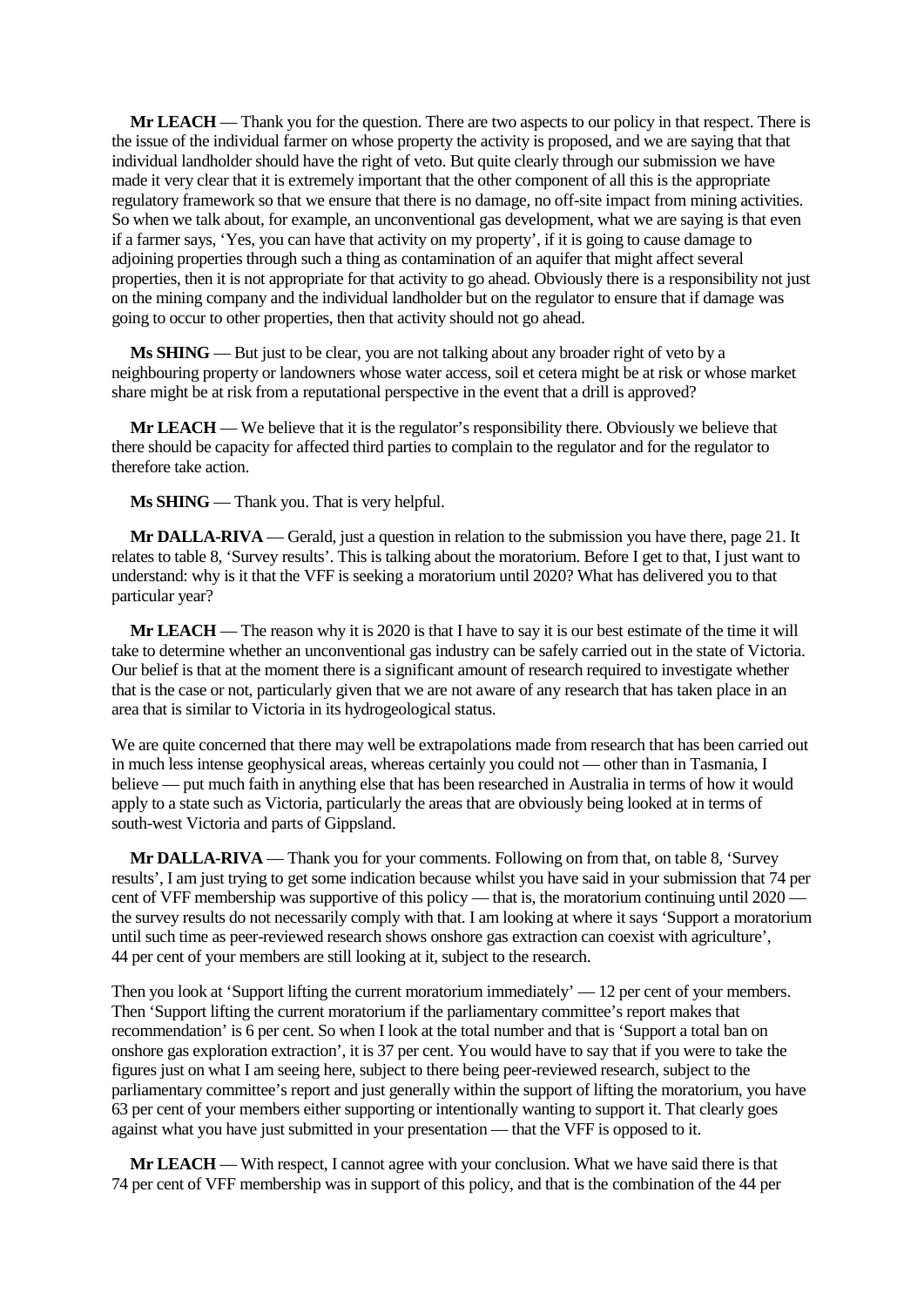cent that support a moratorium until such time as peer-reviewed research shows that onshore gas extraction can coexist with agriculture and the 37 per cent that support a total ban on onshore gas exploration and extraction — —

**Mr DALLA-RIVA** — That is 81 per cent.

**Ms WATERS** — Sorry, if I can just add a correction to this, a number of questions were asked in our survey, and I have included as a table in our submission the response to one question. A second question was: 'Do you support the current VFF policy of a moratorium until 2020?'. Seventy-four per cent responded to that question, saying 'Yes', and the remaining responded, saying 'No'. Then a separate question was asked, 'Do you  $-A$ , B, C or D — support a moratorium?' and it was a different question. What I can do, if it assists the committee, is provided separately the response to that question. The numbers in table 8 do not relate to the comment that a survey of VFF members shows that 74 per cent of membership was supportive of this policy, and that was the policy on the moratorium to 2020.

**Mr DALLA-RIVA** — Notwithstanding the 74 per cent, if you were to just look at the view about the moratorium either being lifted based on peer research, just lifting it immediately or lifting it based on our parliamentary inquiry, 63 per cent would be leaning towards that either fully, partially or with some caveat. Is that correct?

**Ms WATERS** — We have two different questions asked. An individual responded to one question in one way, and that does not necessarily reflect the way or the reason they would respond to the second question.

**Mr DALLA-RIVA** — Not counting the 74 per cent of the first part, in the second part, when you were drilling down to your members, clearly there is a leaning towards the moratorium being lifted, with conditions. The nod meaning?

**Ms WATERS** — The numbers tell us a story. We form our policy through our policy committee structure and annual conference processes. This survey was just to get that story within the membership of how members feel for different reasons about the moratorium or about a ban or if there are some members who support it being lifted immediately, perhaps subject to conditions and perhaps not. It is helpful for us to see that. But our policy, as it stands, has a formal process in the way it is developed.

**Mr DALLA-RIVA** — I am still trying to work out where the 2020 comes from.

**Ms WATERS** — That was proposed at our annual conference on 26 June, and it was carried by the members who were there who had the voting powers.

**Ms SHING** — Just to build on that, was there specific wording put as part of the motion that was accepted at the conference? Because 2020 appears to be worked into the extension of the moratorium until such time as peer-reviewed research shows onshore gas extraction can coexist with agriculture. Was that roughly the wording of the motion?

**Ms WATERS** — The wording of the resolution was:

The VFF supports a five-year moratorium on exploration and extraction of onshore gas in Victoria.

**Ms SHING** — So a straight-out moratorium until 2020, without caveats around it?

**Ms WATERS** — It was a five-year moratorium on exploration and extraction of onshore gas.

**Ms SHING** — So no conditions. Okay, thank you.

**Mr LEACH** — Chair, I apologise; I got my maths wrong. I thought I was pretty good at maths too!

**Ms HARTLAND** — Can you take us through the steps that a farmer will go through when they are approached to actually allow drilling on their land?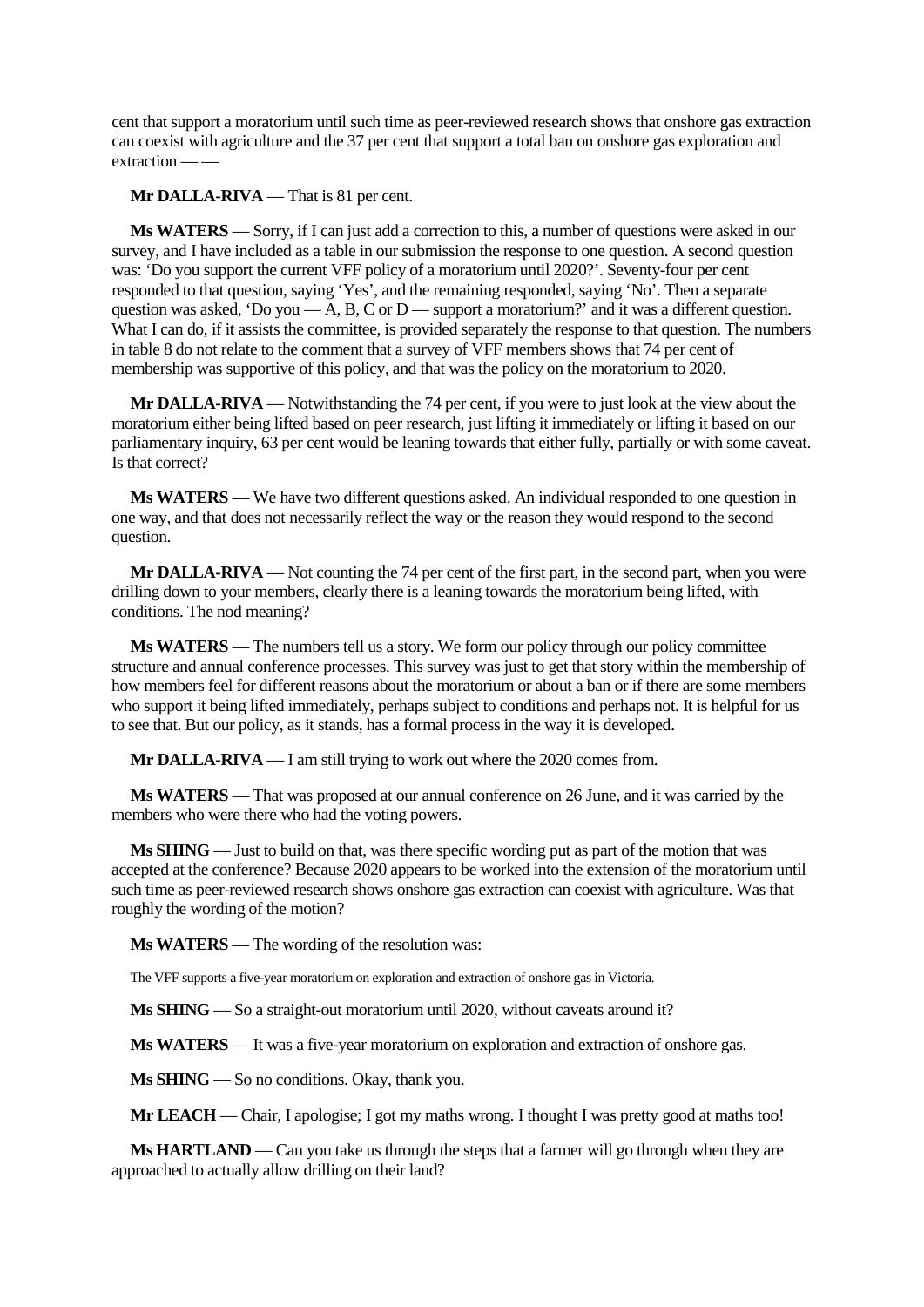**Mr LEACH** — I think Emily is probably more au fait with the actual process. Is that okay with you?

**Ms WATERS** — With the legal process?

**Mr LEACH** — No.

**Ms SHING** — The process of interaction, I think, was more what you are talking about.

**Mr LEACH** — Sorry, you mean in terms of being approached by an exploration — —

**Ms HARTLAND** — By a company. What is the process from there?

**Ms WATERS** — A farmer can be approached, and we have examples of a farmer being approached in a range of ways, such as through written communication or them physically presenting at the site with information on the purpose of the exploration licence.

**Ms HARTLAND** — Clearly the farmer and the company will meet, but if the farmer decides that they do not want this process to go ahead, what legal recourse have they got to not allow that to happen?

**Ms WATERS** — If the farmer does not consent and the farmer and the mining company are unable to reach an agreement, then they commence the dispute resolution process, and a compensation agreement can be reached by going to VCAT or in some cases the Supreme Court.

**Ms HARTLAND** — Then this is quite a costly process for a farmer if they have to go to the Supreme Court. Do they have no right to actually just say no to this exploration?

**Ms WATERS** — At the moment if there is a disagreement, then yes, it commences that dispute resolution process, which is formal, through VCAT.

**Ms HARTLAND** — If a farmer was to take it to VCAT and then to the Supreme Court, can you provide just a ballpark figure of what that would cost that person?

**Ms WATERS** — It depends on what that person wishes to investigate prior to going to VCAT. There are examples of where the costs could be prohibitive for that individual before starting the dispute resolution process, depending on what information they feel they need to equip them to get the better outcomes for that individual.

**Ms HARTLAND** — Which is why the farmers federation is putting forward the veto position that farmers should have a right to veto without having to go through this process?

**Mr LEACH** — There are two aspects to that. We certainly believe it would be less confrontational, but also it creates a more level playing field. At the moment it is not a level playing field because the farmer knows that ultimately they cannot say no and that the proponent of the development has therefore, if you like, got very much an upper hand in any negotiation. There are certain limitations on the level of compensation that can be achieved by going just by statute.

**Ms HARTLAND** — You may not be able to give me exact figures — it may need to be on notice but can you give us an idea of what the compensation is?

**Ms WATERS** — It is something we can take on notice.

**Mr LEACH** — Yes, I think we would rather take that on notice. We are happy to supply that to the committee.

**Ms HARTLAND** — Certainly at the Sale hearings farmers who were presenting were talking about their concerns about remediation after the process. To what level are the companies required to remediate? It seems to be what the company thinks that they should do and what the farmer thinks that they should do. Is there anything that is regulated to say where it should end up?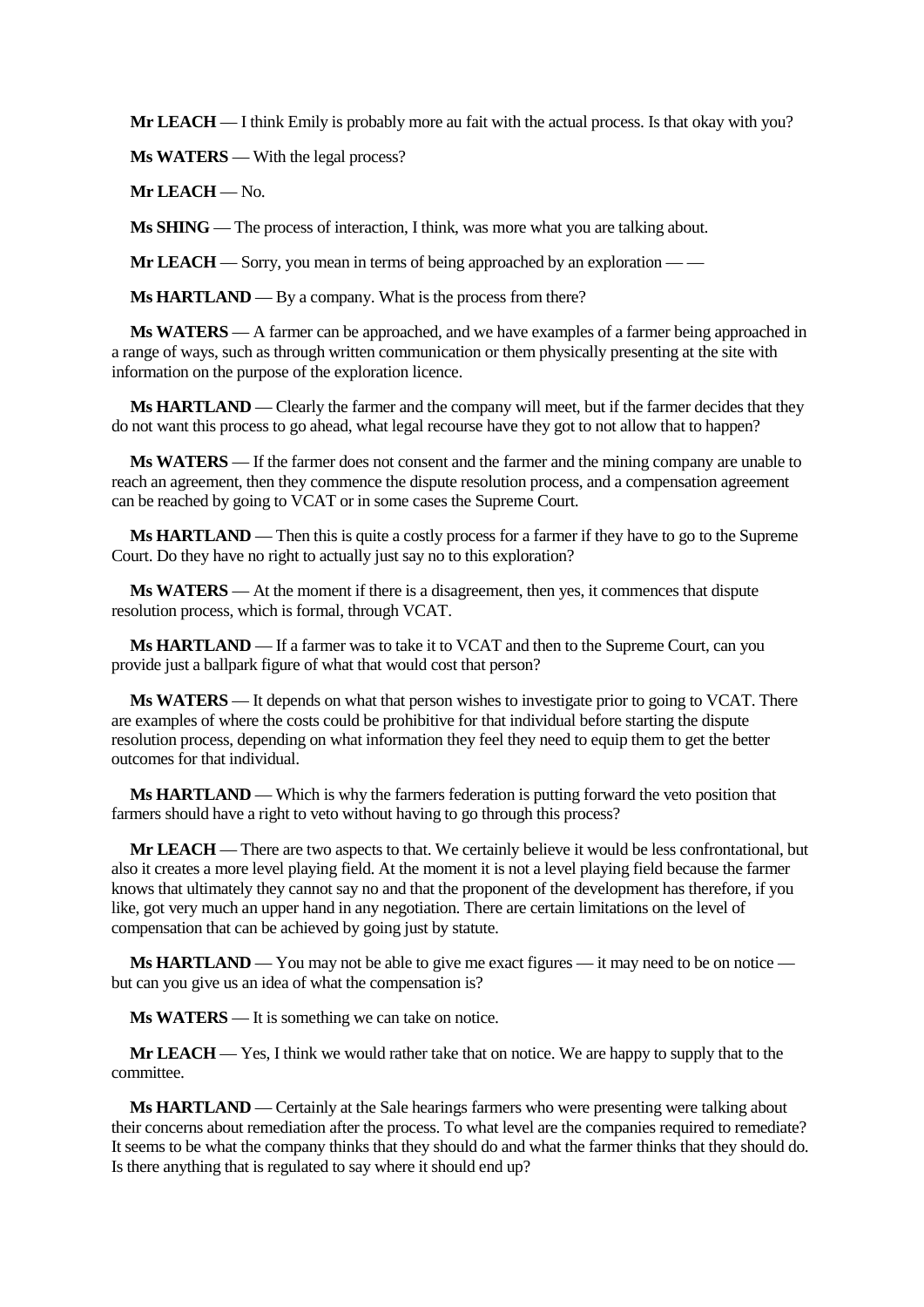**Mr LEACH** — Yes, there is regulation surrounding that. I will stand corrected, but I think at the moment the company has to provide a bond. As I said, I will stand corrected, but I think it is a three-year period after the development has ceased that it is then determined whether it is appropriate or not. We believe that should be at least five years, but also, and as we say in our submission, there are two aspects to that. One is that at the moment the farmer has no say in terms of what those rehabilitation plans should be when the development first occurs. It is only the regulator. The farmer does not have sign-off. We also believe that given that there are potential legacy issues that have not been addressed in the past, there should be a responsibility on the regulator — in this case it is the state government — to either make good themselves or provide a mechanism to make sure that the company makes good even if it is beyond that period of time.

**Ms HARTLAND** — One last question: a farmer we visited at our Sale hearing talked about the fact that when they bought their property they were not aware that there was any mining overlay on their property, because in their conveyancing it was not on their title. Is that something that you would think should be on the title so people are aware of what it is they are purchasing?

**Mr LEACH** — I must admit that I am surprised it was not on the title.

**Ms HARTLAND** — We were really shocked.

**Mr LEACH** — I think my answer to that is pretty obvious — it definitely should be.

**Ms BATH** — If I can digress a little bit, in terms of the impact on infrastructure we have had conversations with a few people in regard to the impact on the land, fencing, trucks or roads and, if we are looking at dairying, on dairy cattle. Have you had conversations with your members with regard to that, and what do you see as an issue around that?

**Mr LEACH** — I take it you mean the infrastructure —

**Ms BATH** — Of the mine.

**Mr LEACH** — of the mine, which would potentially impact on the productivity of the farm. Yes, a number of our members have certainly expressed serious concerns about that. If you look at what we have seen historically in other places with unconventional gas developments, there are quite significant areas of tracks and pipelines that may be underground, but there are still issues in terms of when they are being built. Also there can be issues — even though they are underground — when they are in use.

When we look at that in relation to, say, the situation in Queensland or New South Wales, they are bad enough, but if you put that into a more intensive, say, dairying farm scenario, it is not just the infrastructure but you have animals that obviously need to be contented. I do not think anyone should take that lightly. If you are talking about a dairy cow, any disruption to its daily routine or any fright it might get or anything — all of that impacts on its milk production. The infrastructure and the environmental quality for the animals on a farm — infrastructure in terms of how it can impact on farm machinery being efficient and also in terms of the impact it can have on animals — is a very serious issue in terms of the potential loss of productivity.

**Ms BATH** — If I recall correctly, in Sale there was a company involved in lignite extraction of gas who spoke about the availability of water from the underground to be used by farmers. Have you had any comments around that?

**Mr LEACH** — Yes. Part of our VFF policy is that surplus water from the mining process should be made available to agriculture, subject to its suitability.

**Mr DAVIS** — Gerald, I thank you and the VFF for your evidence, noting the follow-up question from Colleen and indicating that both Ms Shing and Mr Dalla-Riva think it would be useful to have, if you are agreeable, access to that survey so that we can see the details of what people think.